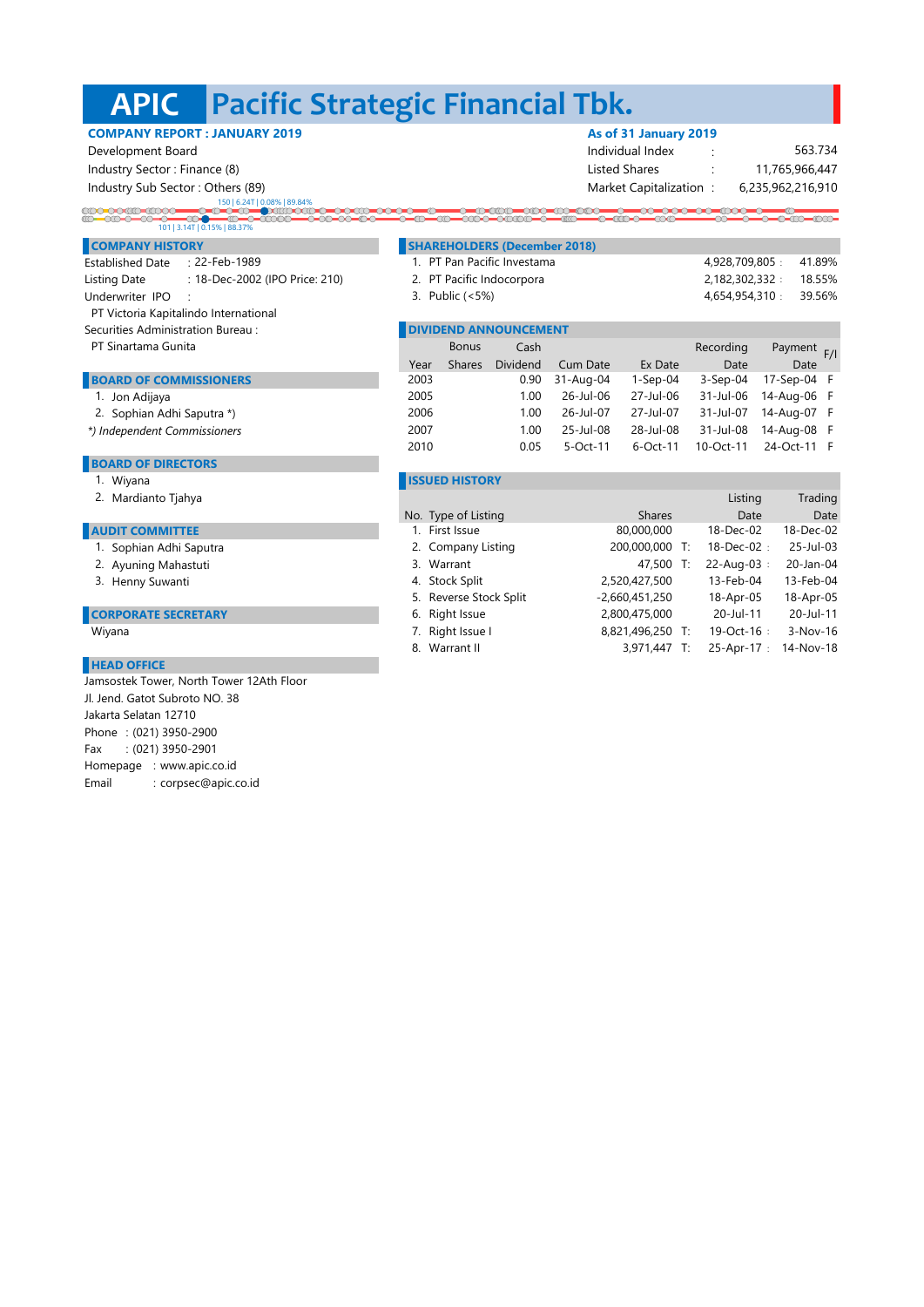# **APIC Pacific Strategic Financial Tbk.**





| <b>SHARES TRADED</b> | 2015  | 2016  | 2017  | 2018  | <b>Jan-19</b> | Aug-18 |
|----------------------|-------|-------|-------|-------|---------------|--------|
| Volume (Million Sh.) | 3,395 | 3,584 | 7,046 | 6,517 | 285           | Sep-18 |
| Value (Billion Rp)   | 1,904 | 1,658 | 2,910 | 3,335 | 152           | Oct-18 |
| Frequency (Thou. X)  | 70    | 53    | 107   | 9     | 13            | Nov-18 |
| Days                 | 244   | 246   | 234   | 172   | 22            | Dec-18 |
| Price (Rupiah)       |       |       |       |       |               | Jan-19 |
| High                 | 665   | 665   | 476   | 550   | 550           |        |
| Low                  | 515   | 171   | 342   | 466   | 505           |        |
| Close                | 660   | 428   | 466   | 540   | 530           |        |
| $Close*$             | 259   | 428   | 466   | 540   | 530           |        |
| PER(X)               | 75.89 | 56.13 | 48.08 | 92.74 | 91.03         |        |
| PER Industry (X)     | 25.09 | 20.71 | 19.10 | 25.63 | 24.30         |        |
| PBV (X)              | 3.58  | 8.16  | 3.38  | 3.71  | 3.65          |        |
|                      |       |       |       |       |               |        |

| <b>TRADING ACTIVITIES</b> |      |                      |       |        |           |                          |     |
|---------------------------|------|----------------------|-------|--------|-----------|--------------------------|-----|
|                           |      | <b>Closing Price</b> |       | Freq.  | Volume    | Value                    |     |
| Month                     | High | Low                  | Close | (X)    |           | (Thou. Sh.) (Million Rp) | VeQ |
| Jan-15                    | 570  | 535                  | 540   | 5,445  | 409,238   | 226,414                  | 21  |
| Feb-15                    | 550  | 530                  | 540   | 5,096  | 287,471   | 155,797                  | 19  |
| Mar-15                    | 555  | 530                  | 555   | 5,931  | 334,143   | 181,433                  | 22  |
| Apr-15                    | 565  | 515                  | 515   | 6,723  | 329,708   | 177,393                  | 21  |
| May-15                    | 575  | 515                  | 560   | 5,708  | 280,838   | 155,852                  | 19  |
| Jun-15                    | 585  | 540                  | 575   | 6,108  | 344,632   | 194,462                  | 21  |
| Jul-15                    | 590  | 550                  | 585   | 7,101  | 314,007   | 178,074                  | 19  |
| Aug-15                    | 600  | 525                  | 575   | 6,559  | 302,015   | 170,615                  | 20  |
| $Sep-15$                  | 585  | 540                  | 540   | 7,175  | 312,545   | 176,814                  | 21  |
| Oct-15                    | 640  | 530                  | 610   | 8,733  | 258,401   | 146,747                  | 21  |
| <b>Nov-15</b>             | 645  | 605                  | 630   | 2,857  | 57,990    | 36,829                   | 21  |
| Dec-15                    | 665  | 610                  | 660   | 2,859  | 163,846   | 104,018                  | 19  |
| Jan-16                    | 655  | 630                  | 635   | 2,885  | 73,285    | 46,908                   | 20  |
| Feb-16                    | 665  | 620                  | 655   | 2,733  | 52,761    | 34,099                   | 20  |
| Mar-16                    | 655  | 620                  | 635   | 3,406  | 233,895   | 147,526                  | 21  |
| Apr-16                    | 645  | 620                  | 620   | 3,957  | 277,773   | 175,107                  | 21  |
| May-16                    | 635  | 600                  | 630   | 3,545  | 256,854   | 157,845                  | 20  |
| Jun-16                    | 655  | 590                  | 615   | 4,064  | 245,737   | 157,837                  | 22  |
| Jul-16                    | 635  | 610                  | 620   | 3,233  | 229,512   | 142,560                  | 16  |
| Aug-16                    | 665  | 605                  | 660   | 4,382  | 140,272   | 88,086                   | 22  |
| $Sep-16$                  | 665  | 500                  | 515   | 5,504  | 278,863   | 157,941                  | 21  |
| Oct-16                    | 560  | 171                  | 260   | 6,518  | 446,454   | 120,715                  | 21  |
| Nov-16                    | 432  | 244                  | 430   | 5,625  | 815,807   | 198,303                  | 22  |
| Dec-16                    | 462  | 410                  | 428   | 7,606  | 532,831   | 231,106                  | 20  |
| Jan-17                    | 426  | 380                  | 380   | 7,089  | 240,691   | 98,150                   | 21  |
| Feb-17                    | 426  | 376                  | 408   | 7,428  | 227,973   | 92,463                   | 19  |
| Mar-17                    | 408  | 344                  | 366   | 11,982 | 745,383   | 264,991                  | 22  |
| Apr-17                    | 366  | 348                  | 358   | 12,725 | 211,023   | 74,973                   | 17  |
| May-17                    | 410  | 342                  | 410   | 13,238 | 647,721   | 227,431                  | 20  |
| Jun-17                    | 428  | 402                  | 426   | 7,251  | 946,709   | 387,968                  | 15  |
| Jul-17                    | 446  | 386                  | 446   | 9,909  | 264,673   | 111,077                  | 21  |
| Aug-17                    | 462  | 434                  | 462   | 11,955 | 455,371   | 201,647                  | 22  |
| Sep-17                    | 476  | 434                  | 450   | 8,280  | 582,817   | 234,233                  | 19  |
| Oct-17                    | 458  | 442                  | 458   | 940    | 785,223   | 349,596                  | 19  |
| <b>Nov-17</b>             | 462  | 446                  | 452   | 15,449 | 574,522   | 269,306                  | 22  |
| Dec-17                    | 466  | 440                  | 466   | 1,063  | 1,364,131 | 598,324                  | 17  |
| Jan-18                    | 510  | 466                  | 510   | 179    | 747,860   | 343,253                  | 22  |
| Feb-18                    | 525  | 500                  | 520   | 108    | 67,912    | 35,071                   | 17  |
| Mar-18                    | 525  | 510                  | 510   | 86     | 1,456,484 | 745,443                  | 18  |
| Apr-18                    | 515  | 498                  | 510   | 119    | 129,516   | 63,978                   | 13  |
| May-18                    | 520  | 500                  | 500   | 75     | 100,135   | 51,195                   | 12  |
| Jun-18                    | 500  | 500                  | 500   | 59     | 473,653   | 254,701                  | 12  |
| Jul-18                    | 500  | 500                  | 500   | 20     | 206,348   | 102,964                  | 14  |
| Aug-18                    | 505  | 500                  | 500   | 24     | 171,323   | 85,666                   | 10  |
| Sep-18                    | 505  | 500                  | 500   | 71     | 968,189   | 486,383                  | 13  |
| Oct-18                    | 505  | 500                  | 505   | 29     | 132,426   | 66,651                   | 11  |
| <b>Nov-18</b>             | 505  | 500                  | 505   | 161    | 218,641   | 110,408                  | 12  |
| Dec-18                    | 550  | 505                  | 540   | 8,022  | 1,844,893 | 989,161                  | 18  |
| Jan-19                    | 550  | 505                  | 530   | 13,434 | 285,120   | 152,208                  | 22  |

*\* Adjusted price after corporate action*